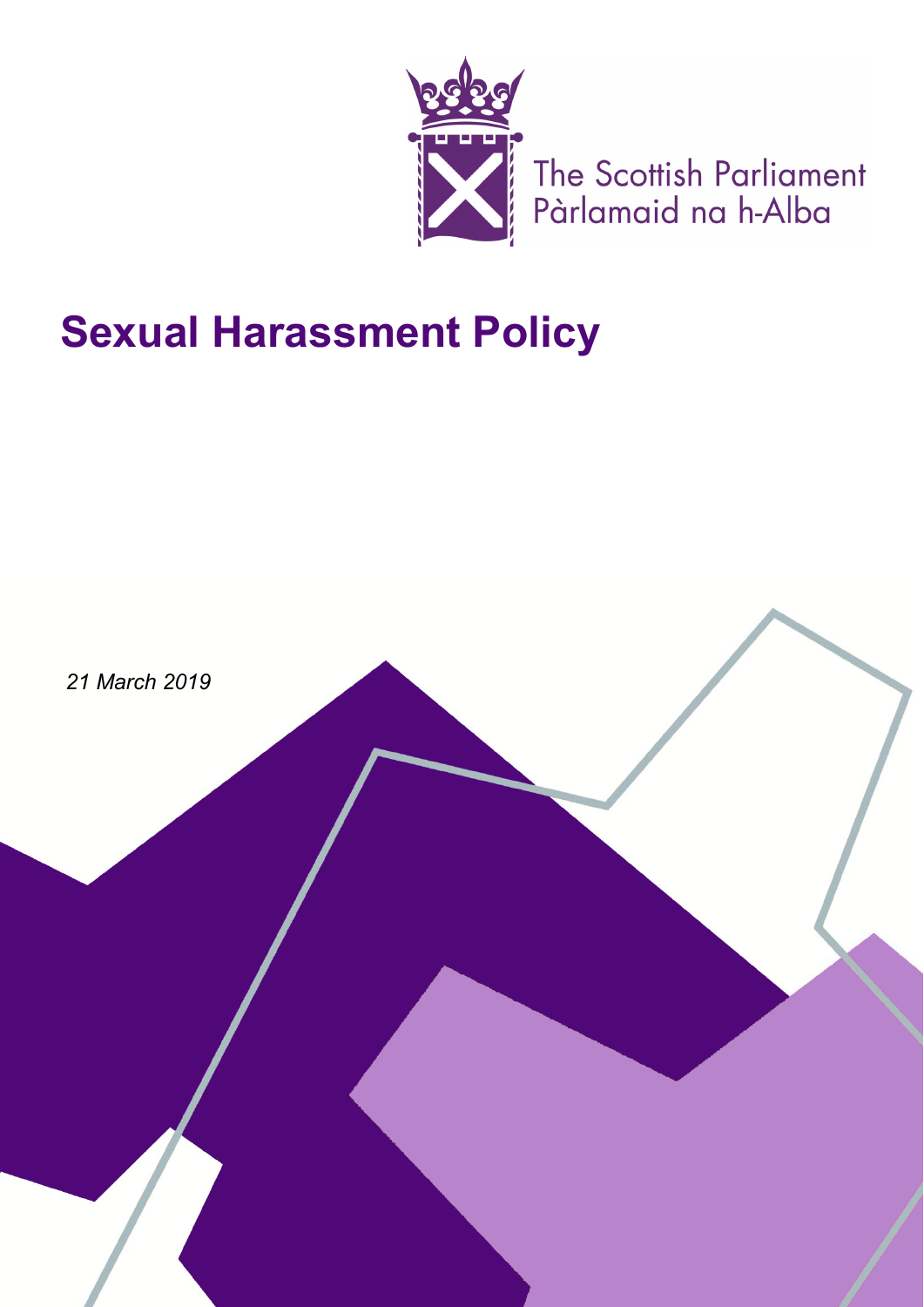#### **Aim and scope**

The aim of this Policy is to create an environment which is free from sexual harassment and sexist behaviour. We will do this by being clear about the behaviours that are unacceptable and by fostering a culture of respect which ensures a safe, secure, and welcoming environment.

The behaviour standards set out in this Policy and the proposed procedures for investigating breaches of the policy are for all those who work within the Holyrood campus and constituency and regional offices. They apply to behaviour when undertaking parliamentary duties and activities here or elsewhere.

This means that everyone who works in and for the Parliament must behave in a way that is consistent with this Policy. Everyone who works in and for the Parliament will have access to an Independent Support Service and any formal complaints of sexual harassment will be investigated independently of the relevant employer or political party. By necessity, there will be some differences in procedures to be followed and those differences are made clear.

#### **Zero tolerance approach**

Sexual harassment is contrary to the Equality Act 2010 and the values of the Parliament. We have committed to a zero tolerance approach to sexual harassment and sexist behaviour in the Parliament. Every person has the right to work in an environment that promotes respect, fairness, equality, and dignity and enables them to make their best contribution. Sexist behaviour and sexual harassment do not belong in the Parliament and we are committed to creating the shared understanding of appropriate behaviours, culture, and accountability mechanisms that will eradicate them.

This means that we will:

- Take steps to prevent sexism and sexual harassment from occurring and support culture and behaviour change through information and education;
- Take complaints seriously, ensuring we deal with them promptly and sensitively;
- Have policies and processes which are transparent, easily accessible, and understood by those who need to use them;
- Ensure principles around confidentiality within the complaints process are clear;
- Respond in a manner which is consistent, fair and proportionate;
- Ensure that there are consequences for sexist behaviours and sexual harassment, including disciplinary action.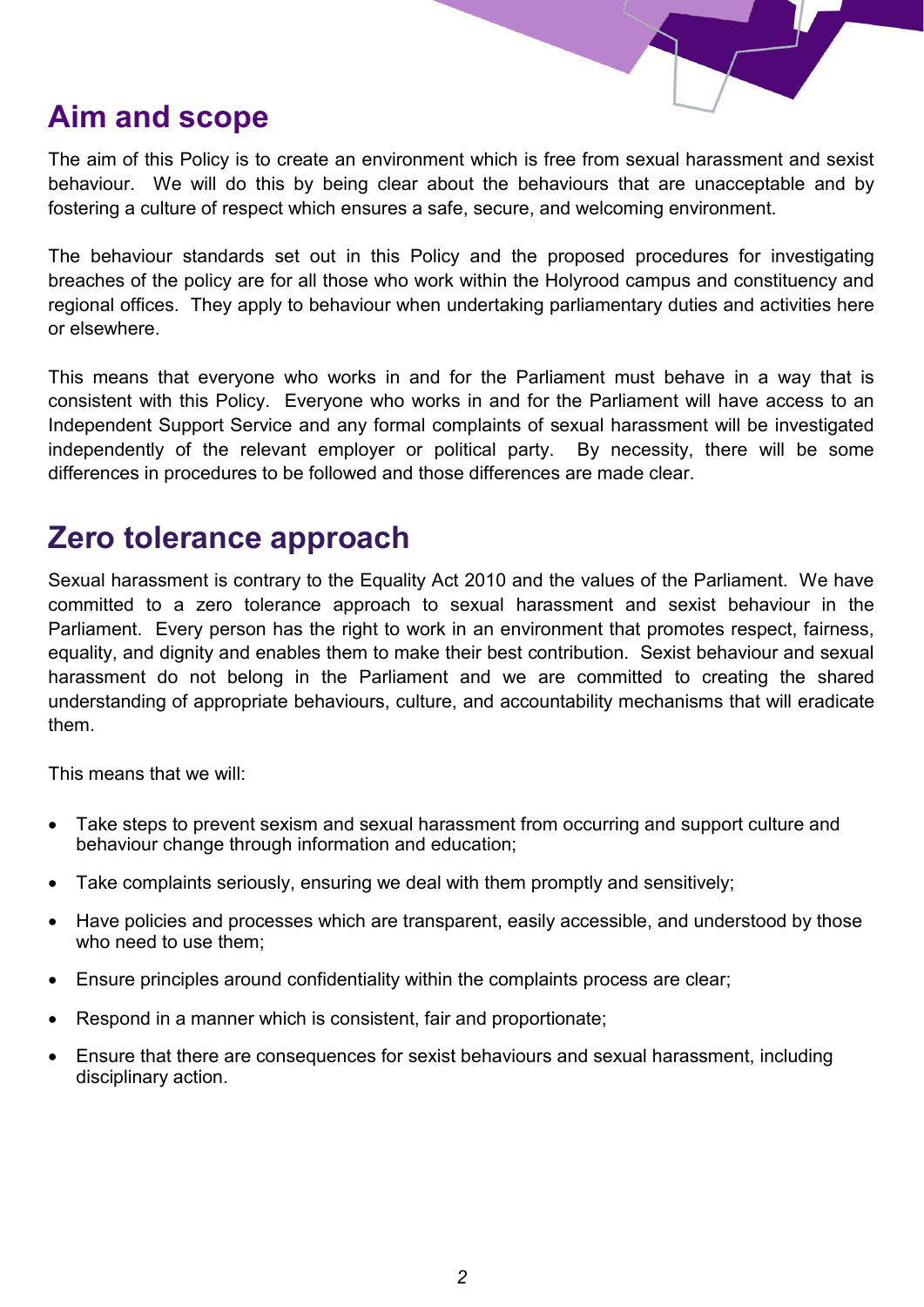### **Definitions and examples**

We have included sexist behaviour in this Policy and in our zero tolerance statement because if such behaviour is left unchallenged (even if an individual instance can appear relatively innocuous) it can create a culture where assumptions are made about people based on their gender and can perpetuate inequality. This behaviour degrades individuals and is not acceptable.

Below are definitions and examples of both sexist behaviour and sexual harassment.

**Sexist behaviour** is *any behaviour which is, or is perceived to be, motivated by prejudice or discrimination, including behaviour or attitudes that stereotype individuals on the basis of gender.*

Examples of sexist behaviour include:

- Saying something to someone of one gender that you wouldn't say to another such as the form of address, or making assumptions based on their gender – such as asking mothers about the impact of childcare on their job but not asking the same question of fathers;
- Using different language to describe attributes depending on gender such as saying a man is decisive, but a woman is aggressive;
- Reinforcing gender stereotypes by treating people differently such as assuming women are the junior employees in the room or criticising men for expressing emotion.

**Sexual Harassment** *occurs when an individual engages in unwanted behaviour of a sexual nature which has the purpose or effect of violating someone's dignity or creating an intimidating, hostile, degrading, humiliating or offensive environment. It can be an isolated incident or persistent behaviour and is essentially about the effect on the recipient, not about what was intended.*

Sexual harassment can come in many forms, such as:

- Comments of a sexist nature;
- Looks, leers, comments or gestures of a sexual nature, including comments about someone's body or appearance;
- Circulation by email or sharing digitally comments or jokes of a sexual nature;
- Being asked questions of a sexual nature;
- Unwanted text messages, emails or other communications of a sexual nature;
- Unwanted physical contact such as touching, groping, kissing, or invasion of personal space;
- Unwanted persistent attention to form an intimate relationship.

Research shows that sexual harassment and sexist behaviour are disproportionately carried out by men against women. As it is directly related to gender, it can also occur between people of the same sex or directed towards someone who is transitioning. It can be a product of power imbalance and of inequality and therefore other protected characteristics such as, race disability and age can further impact the prevalence of and people's experience of harassment.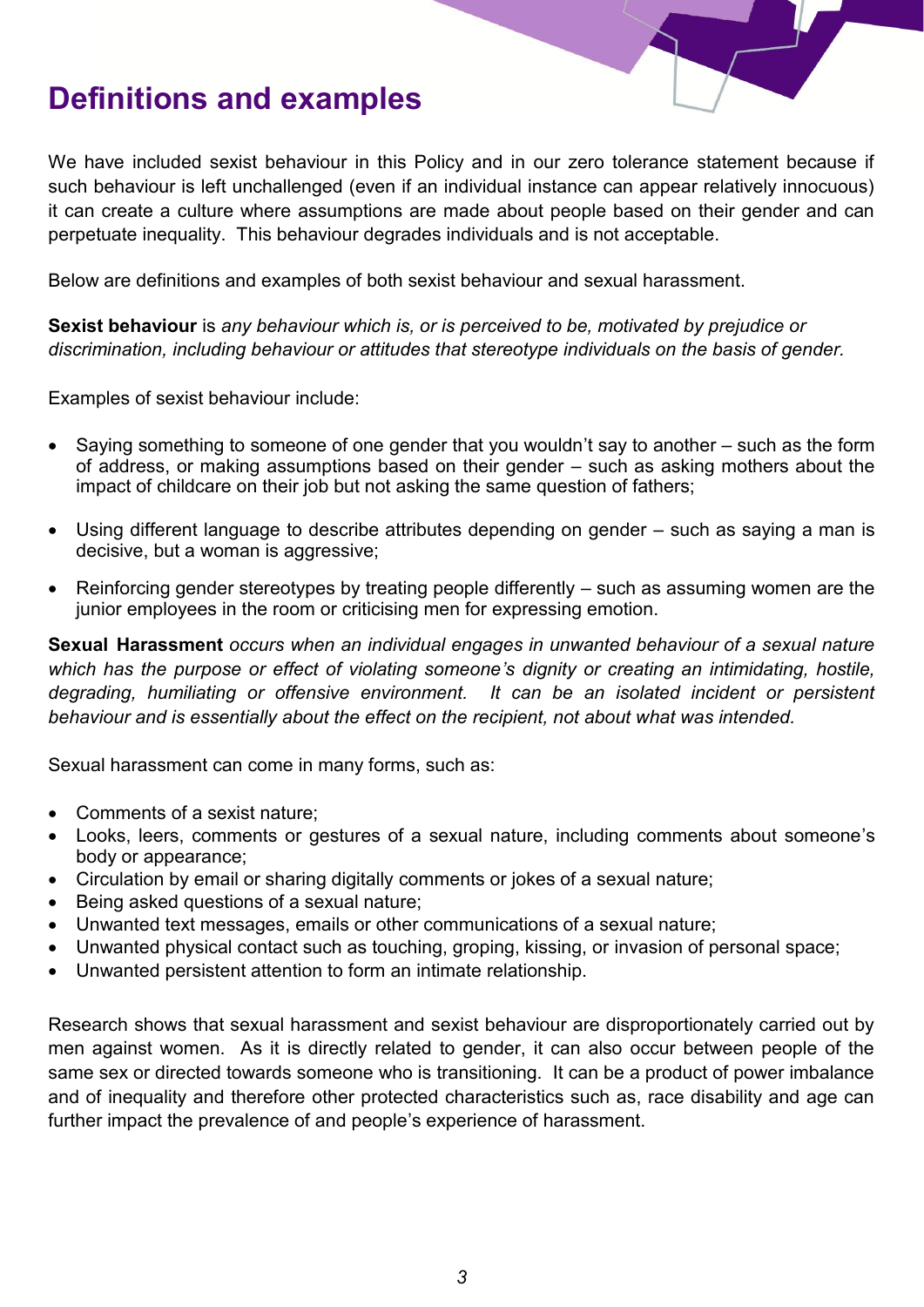

## **Responsibilities**

We expect all those who work within the Parliament to adhere to this Policy by:

- Treating others with dignity and respect in line with our zero tolerance approach:
- Ensuring your behaviour is compliant with this Policy;
- Being aware of different power dynamics within the Parliament and never abusing your power;
- Taking prompt action to address any issues:
- Speaking up and challenging inappropriate behaviour you experience or witness.

The Parliament will:

- Treat all complaints seriously and in a sensitive manner with due respect for all parties
- involved;
- Encourage informal resolution of complaints where appropriate;
- Provide appropriate processes and ensure support is available;
- Provide training to all who work here;
- Promote this Policy and ensure it is accessible;
- Monitor all reported incidences of sexual harassment.

# **Confidentiality**

We know that concerns about issues being made public can prevent people from coming forward in the first place. Therefore, it is essential that complaints raised under the new procedures are dealt with in the strictest confidence and all parties involved in any complaint must respect confidentiality at all stages of the process.

The identity of the complainant and the respondent will be kept confidential to those who have a legitimate need to know and any sensitive information disclosed will be handled in accordance with the Data Protection Act 2018 and the General Data Protection Regulation.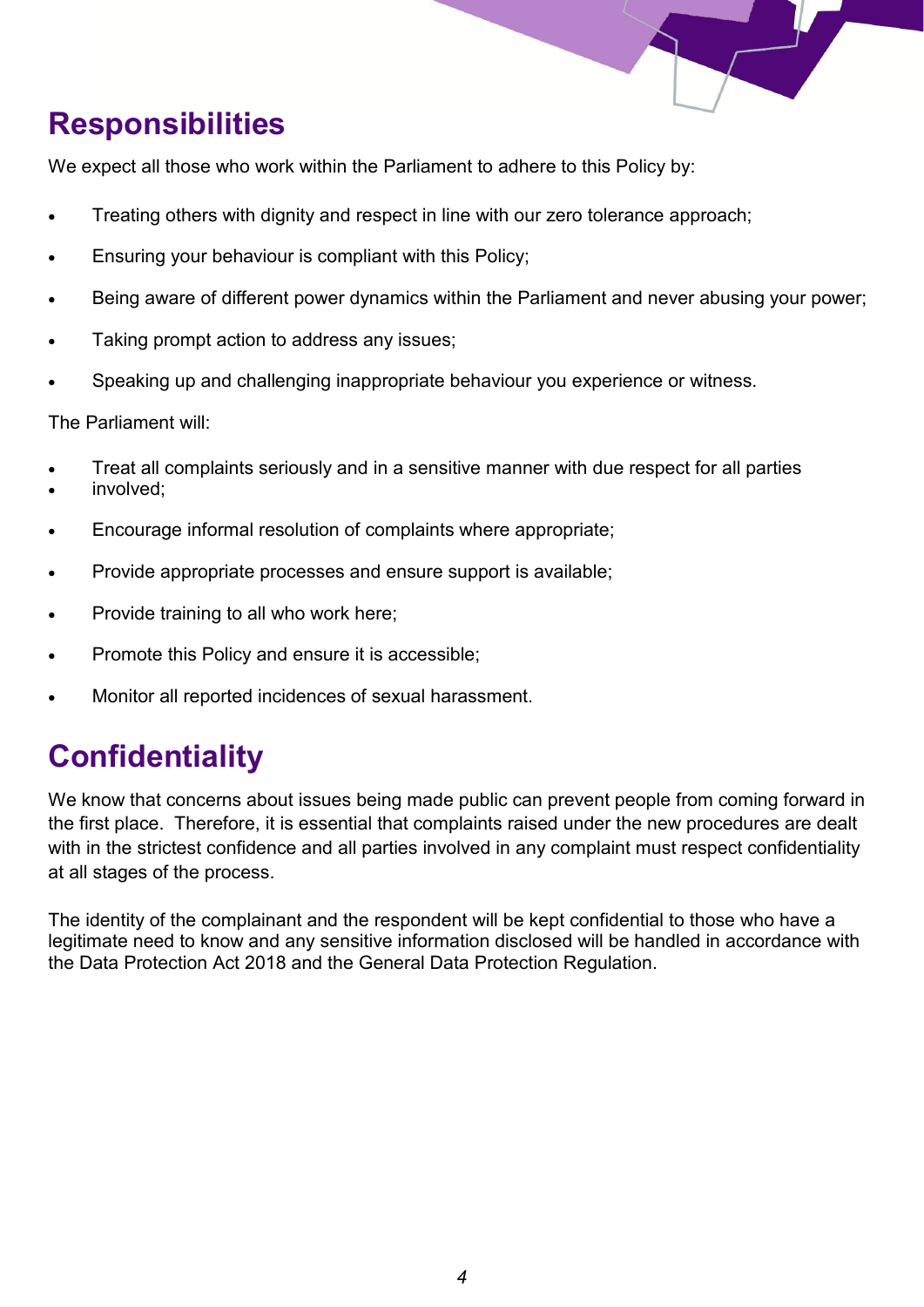## **Victimisation**

Those who experience sexual harassment often feel unable to report it for fear of victimisation. Victimisation has a defined meaning in legislation and involves being treated less favourably than other people as a result of having made a claim of sexual harassment or by assisting someone else with their complaint.

This could take the form of penalising someone by, for example, finding fault with their performance where it is not merited or giving them unrealistic or impossible deadlines; excluding the person from work-related activities or conversations; creating a difficult working environment - leading to people feeling isolated - or making disparaging comments.

Victimisation in any form is not acceptable within the Parliament and will be dealt with through the appropriate formal procedures.

## **Ongoing support**

Support will be available to both the person making the complaint and the person against whom the complaint is made throughout any process. However, raising a complaint and having it dealt with is not the end of the story for either the complainant or respondent. People may experience increased stress and anxiety and therefore, ongoing support will also be provided after the process is finished.

#### **Vexatious or malicious complaints**

All complaints made under this Policy are assumed to be made in good faith. We anticipate that false accusations will be rare but should this be found to be the case, these will be dealt with seriously, potentially leading to disciplinary action being taken.

#### **Monitoring and review**

This Policy will be reviewed after the first 12 months of operation. Anonymised data on the numbers of calls to the helpline and informal and formal cases will be reported to the Scottish Parliamentary Corporate Body ('SPCB') after the first 6 months of operation and annually thereafter.